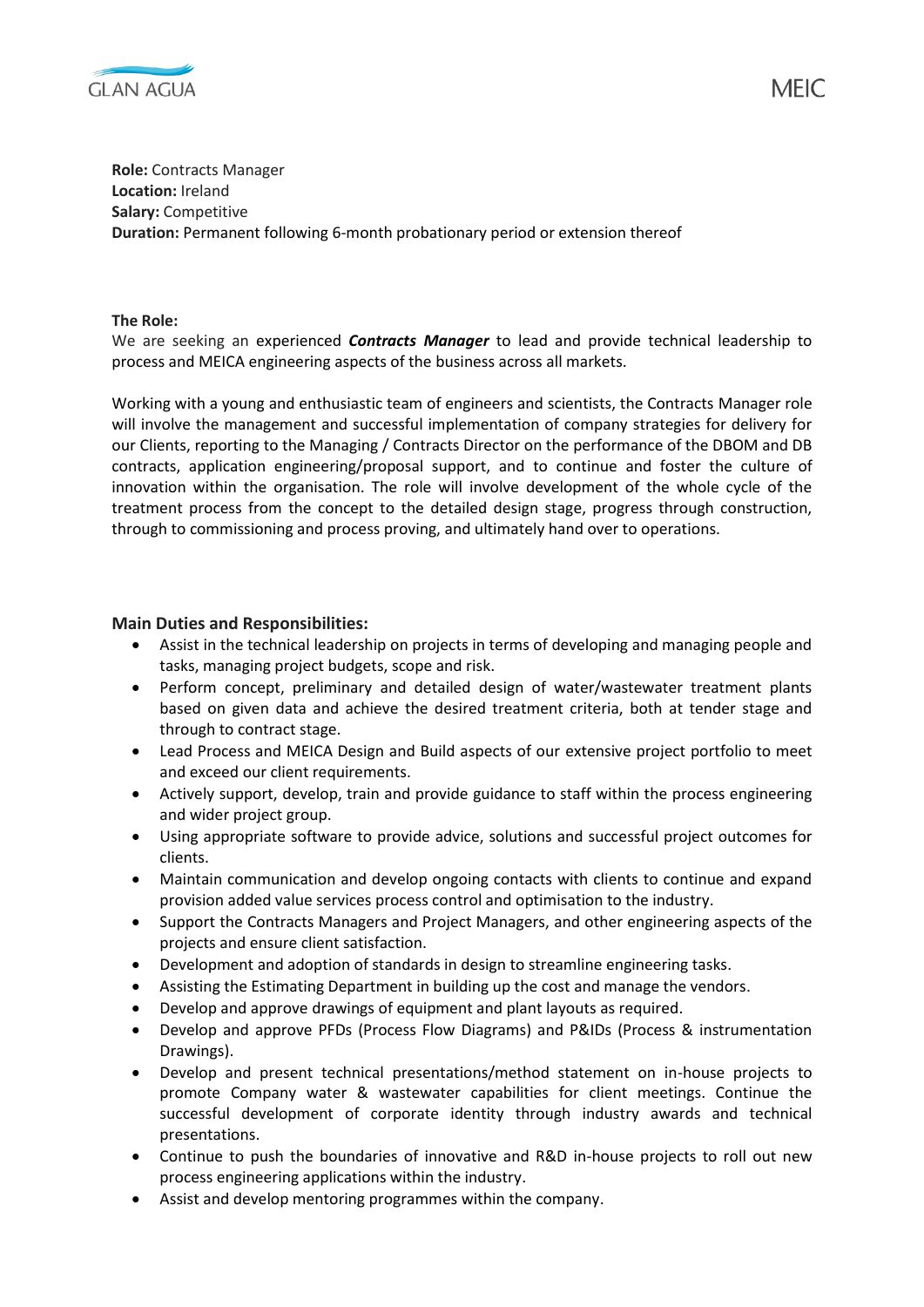

## **Experience/Qualifications Needed:**

- Bachelor Degree in Civil, Environmental, Mechanical, Electrical, or Chemical Engineering, within 8+ years of experience in water/wastewater process engineering.
- Have reach chartered status or similar experience in relevant field.
- Have experience within the industry and be familiar with EU directives and UK, NI and Irish regulations.
- Have a proven track record in the successful delivery of complex process and MEICA projects involving water and/or wastewater process solutions, with a focus on both CAPEX and OPEX efficiencies.
- Have a proven track record of implementing innovative process engineering solutions and R&D projects with proven return on investment.
- Excellent written and oral communication.
- Ability to work on multiple assignments.
- Good knowledge of Microsoft Office suite & Excel.
- Proven ability of working in, and leading, teams of multi-disciplinary engineers.

To apply, please email your CV to hr@glanagua.ie.